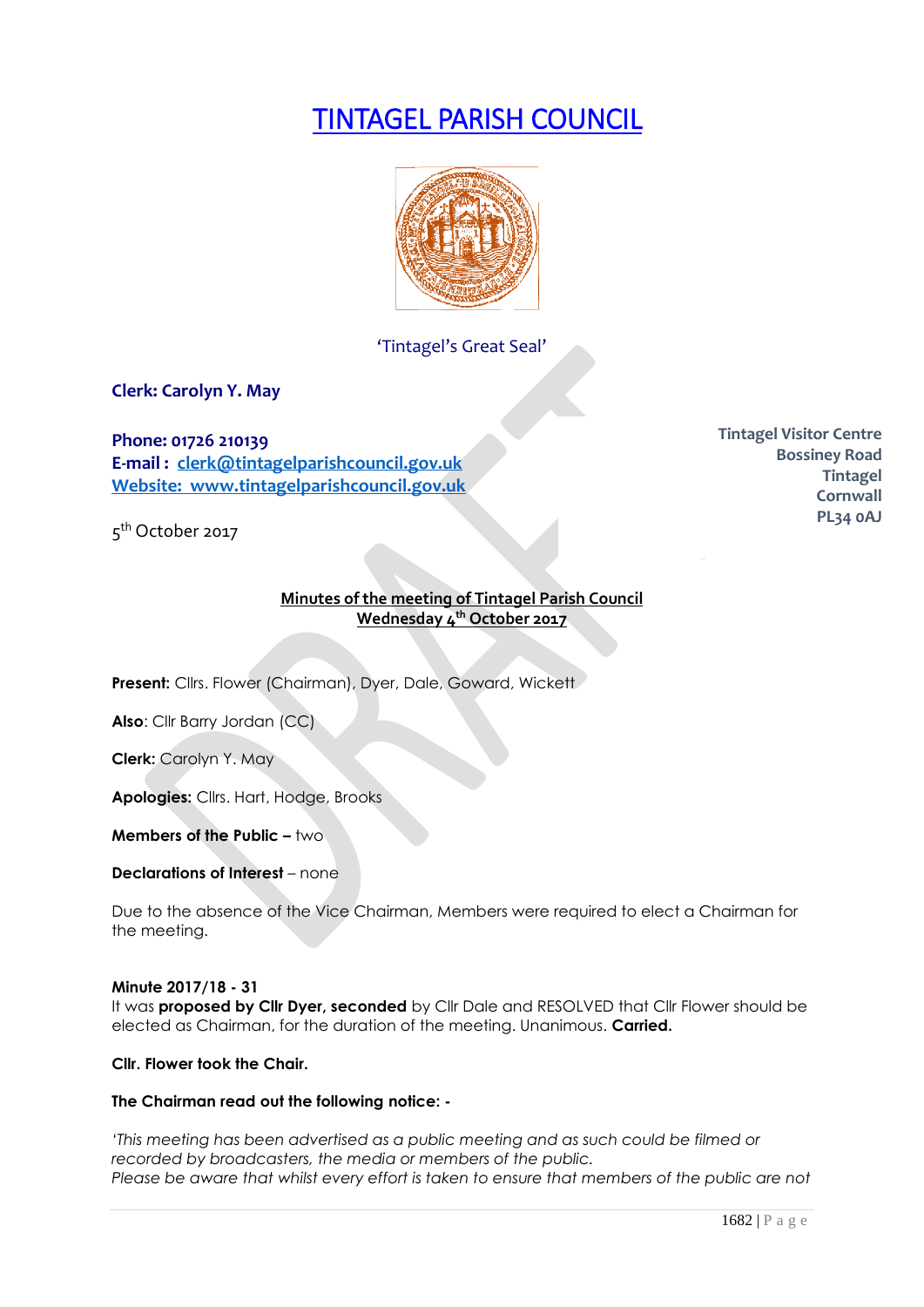*filmed, we cannot guarantee this, especially if you are speaking or taking an active role.'*

## **Invitation to members of the public to speak prior to formal meeting, (10 minutes allowed for this item).**

Cllr Barry Jordan requested to speak about the level of income generated by Cornwall Council, from car parking facilities in Tintagel and Trebarwith Strand (Appendix A).

Cllr Dyer stated that there was a need for a card payment machine at the Bossiney Road Car Park in Tintagel. Cllr Jordan advised that the situation would hopefully be resolved by this time in 2018.

The issue of white lining in the Bossiney Road Car Park was raised. Cllr Jordan advised that Cormac has been provided with an order to undertake the work and that the work should have been carried out already. However, the lining has still to be carried out. He undertook to pursue the matter.

Cllr Wickett reminded Cllr Jordan that there was a need for a designated area for motorcycles, in the car park. He was assured by Cllr Jordan that the requirement had been taken care of.

Cllr Wickett alluded to rubbish which had recently been dumped at Condolden. Cllr Jordan undertook to follow the matter up and arrange for the items to be removed.

# **AGENDA**

#### **MINUTES**

# **Minute 2017/18-32 To Approve the Minutes of the previous meeting on the 13th September 2017 and matters arising.**

It was **proposed** by Cllr. Dyer, **seconded** by Cllr. Goward and **RESOLVED** that the minutes be signed as a true record of the meeting. Unanimous. **Carried.**

## **Minute 2017/018 – 33 To Approve the Minutes of the Extraordinary Parish Council meeting of the 27th September 2017, plus matters arising.**

The Clerk read out the comments of Cllr Hodge, relating to his non-acceptance of the addendum Minutes (of the 7<sup>th</sup> June 2017) and the Clerk's response to the same.

It was noted that the agreed 'Addendum' had been added to the Minutes under consideration (for 7<sup>th</sup> June).

It was **proposed** by Cllr. Wickett, **seconded** by Cllr. Dyer and **RESOLVED** that the minutes be signed as a true record of the meeting. Unanimous. **Carried.**

## **Minute 2017/018 – 34 To Approve the Minutes of the Parish Council meeting of the 15th June 2017, plus matters arising.**

The Clerk advised the Members that the minutes for the meeting of 15th June 2017 had not yet been ratified. These had been 'left on the table' at the meeting of 18th August.

It had been RESOLVED at the meeting of the 27<sup>th</sup> September that a note should be appended to the Minutes of the 15<sup>th</sup> June, advising of the addendum appended to the Minutes of the 7th June 2015. This had now been carried out.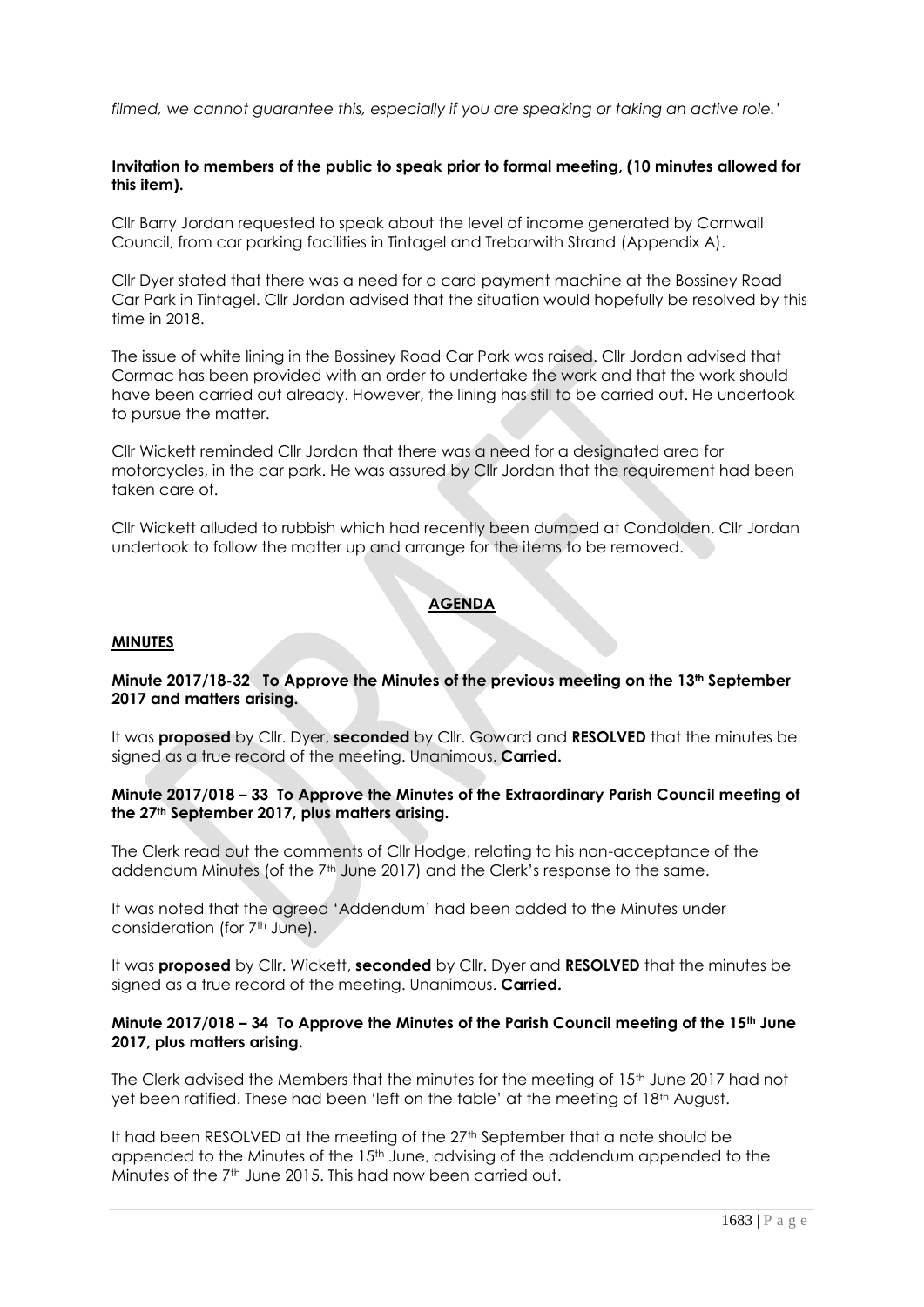It was **proposed** by Cllr. Goward, **seconded** by Cllr. Dale and **RESOLVED** that the minutes be signed as a true record of the meeting. Unanimous. **Carried.**

#### **REPORTS –** None received

## **PLANNING APPLICATIONS**

The Clerk advised Members that the Parish Council was now receiving applications relating to neighbouring parishes, for comment. Many of these applications might require little or no consideration. Therefore, how these applications should be managed required consideration

#### **Minute 2017/018 – 35**

It was **proposed** by Cllr. Dyer, **seconded** by Cllr. Wickett and **RESOLVED** that, neighbouring parish planning applications should be disseminated to Members by email, thereafter, a decision would be made (based on the consensus of Members) whether an application would be discussed in more depth at the next Parish Meeting. Unanimous. **Carried.**

#### **PLANNING DECISIONS –** Noted

#### **CORRESPONDENCE**

Letter of Resignation from the position of Chairman, from Cllr Hodge – **Noted**

#### **ACCOUNTS PAYABLE**

#### **Minute 2017/18 – 036**

Members considered the list of invoices submitted for payment.

It was **proposed** by Cllr Goward; **seconded** by Cllr Dyer and **RESOLVED** that the schedule of payments should be approved. Unanimous. **CARRIED**

**DECLARATION OF INTEREST NOT DECLARED** – deferred to November 2017 meeting.

## **TREBARWITH LAVATORIES UPDATE**

This matter was presented by Cllr Wickett, in the absence of Cllr. Hart.

Cllr Hart had undertaken a substantial amount of work on the matter and a comprehensive breakdown of offers/ requirements and costs was provided to the Members.

Cllr Wickett emphasized that the lavatories at Trebarwith represent an essential asset to the Parish, as Trebarwith Strand is the main holiday beach in the Parish. Closure of the lavatories represented, among other things, a health and safety issue.

Cllr Wickett added that, whilst he did not like the practice of double-precepting, it was time for the Parish Council to 'dip its toe in the water' on the matter of leasing the lavatories, based on the conditions set out in Cllr Hart's proposal document.

It was noted that the TTCC had not been successful in its aims to manage the lavatories and that they were now closed.

Members alluded to the separation of electricity and water meters as part of the agreement with Cornwall Council.

It was agreed that the maintenance sum required for this asset would have to be added to the 2018/19 precept.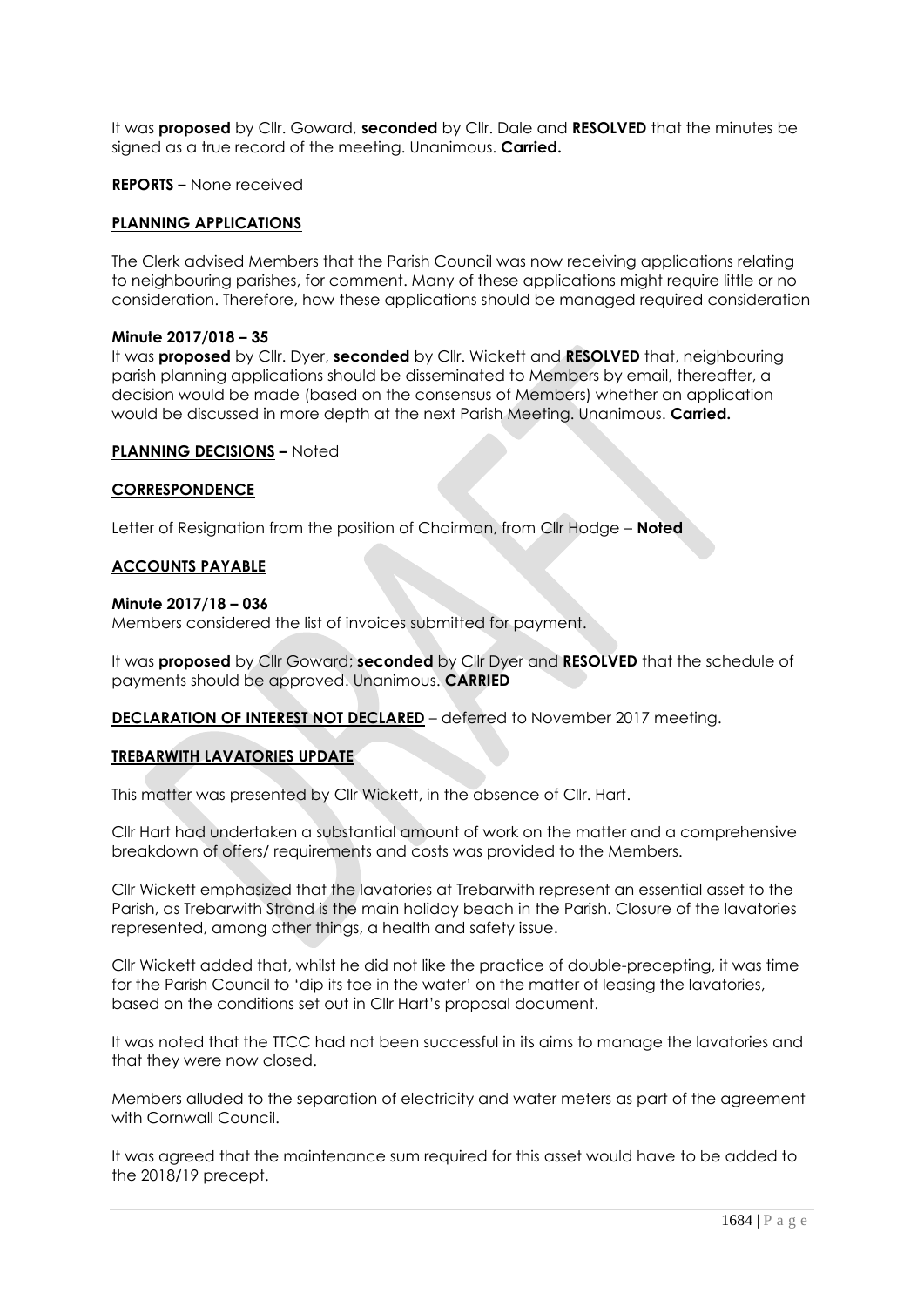## **Minute 2017/18 - 37**

**It was** proposed by **Cllr Wickett,** seconded **Cllr Dyer** and RESOLVED that the Parish Council would agree in principal to Cllr Hart's proposal, to enable the discussions to be taken forward with Cornwall Council. This agreement is subject to the following:

- The electricity supply for the lavatories is separated from the supply to other parts of the building;
- The water supply for the lavatories is separated from the supply to other parts of the building;
- That local traders and beach users are made aware that, in the event of locks and doors to the facility being tampered with i.e. wedged open), the Parish Council will withdraw from the lease at the end of the first period

Unanimous. **Carried**

## **QUARRY PLANNING ENQUIRY**

The issue of planning for activities at the Engine House, Prince of Wales Quarry was alluded to. The Clerk advised that she had reported this matter to the Planning Department at Cornwall Council but had not received a response. Cllr Jordan elected to follow this matter up.

# **CONTRACT FOR PUBLIC LAVATORY MACHINES** – deferred to November 2017 meeting

**TREVENA SQUARE UPDATE** – deferred to November 2017 meeting

# **CO-OPTION**

Cllr Wickett raised the issue of co-option to the Parish Council. He stated that the Council should start to advertise to fill the three vacancies that exist. He suggested that the Council should advertise through the distribution of flyers; posters; through use of the Parish noticeboards and through newspaper advertisements.

It was agreed that the Clerk would obtain a quotation for 500 flyers.

## **Minute 2017/18 - 38**

It was proposed by Cllr Wickett, seconded by Cllr Dyer and RESOLVED that Interviews for potential coopted Members to the Parish Council should be scheduled to take place, from 6 pm on December 6th, 2017. Unanimous. **Carried.**

## **SOCIAL HALL UPDATE**

Cllr Wickett advised the Members that there was no significant update on the situation with the Social Hall and that all options were being considered.

## **COMMITTEE DELIBERATIONS**

#### **Minute 2017/18 - 39**

At 20.05 hrs. it was **proposed** by Cllr Goward, **seconded** by Cllr Dyer and RESOLVED that the Parish Council would enter into Committee Deliberations. Unanimous. **Carried.**